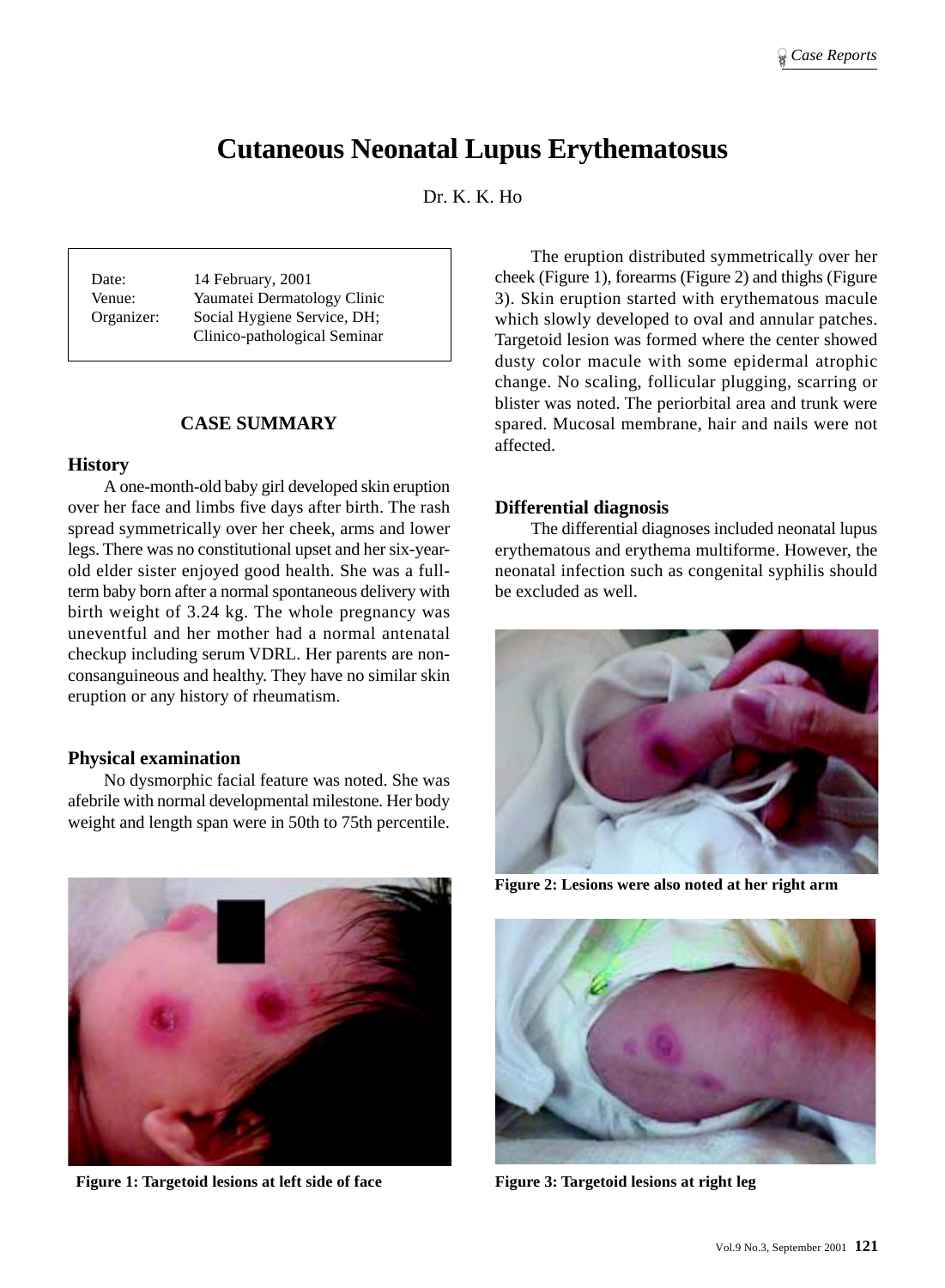#### **Investigations**

The baby girl had normal complete blood picture, renal and liver tests with ESR of 25. VDRL, FTA and viral study were all negative. Anti-nuclear factor was found to be 1:1280 with positive anti-Ro and anti-La, while immunoglobulin pattern, C3, C4 and C-reactive protein were within normal range. Her mother was found to be anti-nuclear factor positive with titre of 1 in 2560. Her anti-Ro and anti-La were also positive. With the provisional diagnosis of neonatal lupus erythematosus, electrocardiogram and echocardiogram were performed for the baby girl and both results were normal.

An incisional skin biopsy was performed on her right thigh for histology and direct immunofluorescence study. Microscopically, it showed interface dermatitis with prominent vacuolar degeneration and lymphocytic infiltrate. The lymphocytic infiltrate extended deep down and around blood vessel and skin appendages. The direct immunofluoresence study was negative.

#### **Diagnosis**

She suffered from cutaneous neonatal lupus erythematosus without cardiac involvement.

## **Treatment**

The diagnosis and its benign and self-subsiding nature were fully explained to her mother. At the same time, sun protection was advised and liberal aqueous cream as emollient was prescribed. She was followed up by neonatologist and dermatologist in skin clinic. Her mother was also referred to rheumatologist for assessment.

#### **Progress**

She was re-assessed one month later in dermatology clinic with no new skin lesion was noted. The targetoid erythematous lesions over the face and limbs were subsiding.

## **REVIEW ON NEONATAL LUPUS ERYTHEMATOSUS**

The first reported case of neonatal lupus erythematous (NLE) was probably from Aylward in 1928.1 He described two siblings with congenital heart

block born from a mother who had Sjogren's syndrome. It was McCuistion and Schoch<sup>2</sup> in 1954, and Hogg<sup>3</sup> in 1957 who pointed out the possible relationship between maternal autoimmune disease and congenital heart block.

Neonatal lupus erythematosus is a disease of newborn infants, which is related to transplacental passage of maternal autoantibodies. The majority of maternal autoantibodies are anti-Ro (SS-A) and anti-La (SS-B), though cases of maternal anti-nRNP (U1RNP) with negative anti-Ro (SS-A) had been reported in the literature.<sup>4</sup> Tissue injury is presumed to be dependent on the transplacental passage of maternal IgG autoantibodies via Fc receptor-bearing trophoblasts. The target antigens of the antibodies have been cloned and identified as Ro protein, 52 and 60 kDa, which have disparate locations and share no sequence homology, and La 48 kDa.5

Although the exact prevalence of NLE is not known, it is probably at least 1 in 20,000 live births and has been estimated that only 1% of all babies born to mothers who have anti-Ro have clinical NLE.6

Neonatal lupus erythematosus is characterized by the development of cutaneous lupus lesions and cardiac involvement. Other rare manifestations include cholestatic hepatitis and thrombocytopenia. Both liver impairment and thrombocytopenia are transient and normalization of liver and platelet function is the rule. Approximately half of the cases of NLE have cardiac involvement. The characteristic finding of cardiac NLE is complete heart block with female to male ratio of 2:1. Heart block usually develops in the second or third trimester. Once the congenital heart block develops, it is permanent and does not respond to corticosteroid or other treatment. In a retrospective case report analysis from Japan,<sup>7</sup> prenatal maternal corticosteroid given before 16 weeks' gestation might reduce the risk of antibody-mediated congenital heart block but not the cutaneous manifestations.

Histology usually showed fibrosis and calcification of atrioventricular node area. Mortality of cardiac NLE is around 20% and is associated with severe cardiac anomalies, cardiomyopathy or myocarditis. Other associated congenital cardiac abnormalities have been detected in 30% of affected infants. These defects include patent ductus arteriosus, ventricular septal defect, transposition of the great vessels, atrial septal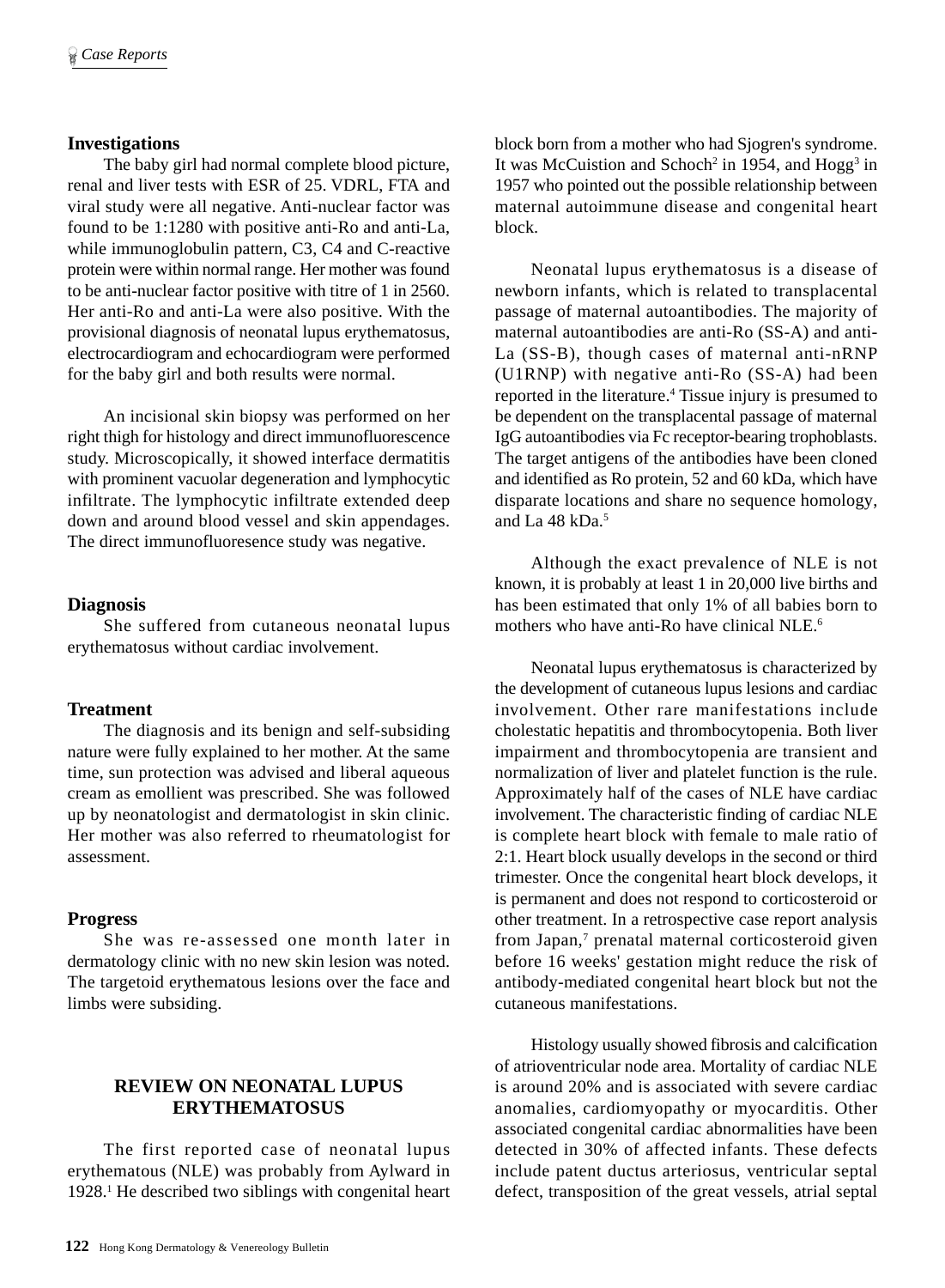defects, patent foramen ovale, coarctation of the aorta and tetralogy of Fallot.

Skin manifestation occurs in half of the cases, with female to male ratio of 2 to 3: 1. The typical cutaneous lesions occur within the first few weeks of life with predilection at face and scalp. Periorbital area involvement will give a characteristic "racoon eye" appearance. Every part of the body can be involved by cutaneous NLE. The individual skin lesion consists of annular, sharply demarcated erythematous non-scaling patches and rarely, crusted lesion may be noted.8 Scarring, follicular plugging and dermal atrophy are not characteristic, although dermal atrophy has, on rare occasions, been observed. These lesions may expand peripherally leaving a central ecchymotic area. Cutaneous NLE may be exacerbated by sun exposure. It resembles adult subacute cutaneous lupus erythematosus. The cutaneous NLE must be differentiated from infantile seborrhoeic dermatitis, tinea faceie, psoriasis and atopic eczema, but the age of onset, lack of epidermal involvement and a negative KOH test usually differentiate these. Positive maternal anti-Ro, anti-La or anti-U1RNP will differentiate cutaneous NLE from erythema muliforme, congenital syphilis, and other photosensitive genodermatoses like Rothmund-Thomson, Cockayne and Boom syndromes.

Histological findings of cutaneous NLE are identical to those of adult subacute cutaneous lupus erythematosus. Vacuolar interface dermatitis with basal cell damage and relatively sparse mononuclear cell infiltrate in the superficial dermis are typical. Direct immunoflorescence typically shows a lupus band of granular IgG, IgM and C3 at dermoepidermal junction.

The expected outcome of cutaneous NLE is spontaneous resolution with a median of 17 weeks<sup>9</sup> or by the age of six months. Cutaneous lesions generally heal without any evidence of scar formation. A transient post-inflammatory hypopigmentation or hyperpigmentation may occur and residual telangiectasia may occur at the site of previous involvement.8,9 In the largest retrospective cohort of cutaneous NLE without heart block, 47 mothers whose sera contain anti-Ro, anti-La and anti-U1RNP were recruited.<sup>9</sup> About 30% of the mothers were totally asymptomatic, one quarter was diagnosed to have autoimmune disease and the remaining was classified as undifferentiated autoimmune syndrome (UAS). After five years, seven out of 13 asymptomatic mother experienced disease

progression to either autoimmune disease or UAS. Therefore mother of NLE should have long-term follow up by rheumatologist.

In the same cohort of cutaneous NLE without heart block, 20 subsequent pregnancies were identified. 1/3 of babies were unaffected, 1/3 had cutaneous involvement only and one third had either cardiac or dual involvement.

The long-term prognosis of cutaneous NLE without cardiac involvement with a mean follow up for 77 months was evaluated in the same cohort. Four out of 57 developed signs or symptoms of autoimmune disease namely Hashimoto's disease, juvenile rheumatoid arthritis and Raynaud's phenomenon.

The management of cutaneous NLE can be divided into two parts: directed to cutaneous NLE and directed to parents. As cutaneous NLE is self-limiting, there is no specific treatment for the baby. But a good rapport with parent and in-depth counseling and reassurance is important to lessen parent's anxiety in the initial presentations. Sun-avoidance or sun-protection is advised to avoid exacerbation of cutaneous lesions. Liberal emollient and low potent topical steroid can be used when required. Pulse dye laser may be tried in residual telangiectasia if it does not subside as expected when the disease becomes quiescent. Long-term follow up is advised as 7% of cutaneous NLE without heart block may develop some kind of autoimmune disease years later.9 Mother of NLE must be referred to a rheumatologist for further investigations and management, as one half of asymptomatic mother may develop rheumatism five years later.<sup>9</sup> Family counseling on subsequent pregnancies should stress the lack of reliable predictor on the outcome of future pregnancies. The general comment on future pregnancies is that  $1/3$ will not be affected, 1/3 may results in cutaneous NLE without heart block and  $1/3$  may crossover to more serious cardiac involvement with or without cutaneous manifestation.<sup>9</sup> Serial fetal echocardiographic surveillance of subsequent pregnancy from the mother is warranted.

*Learning points: Complications of neonatal lupus erythematosus include heart block, cholestatic hepatitis and thrombocytopenia. Maternal connective tissue disease should be excluded.*